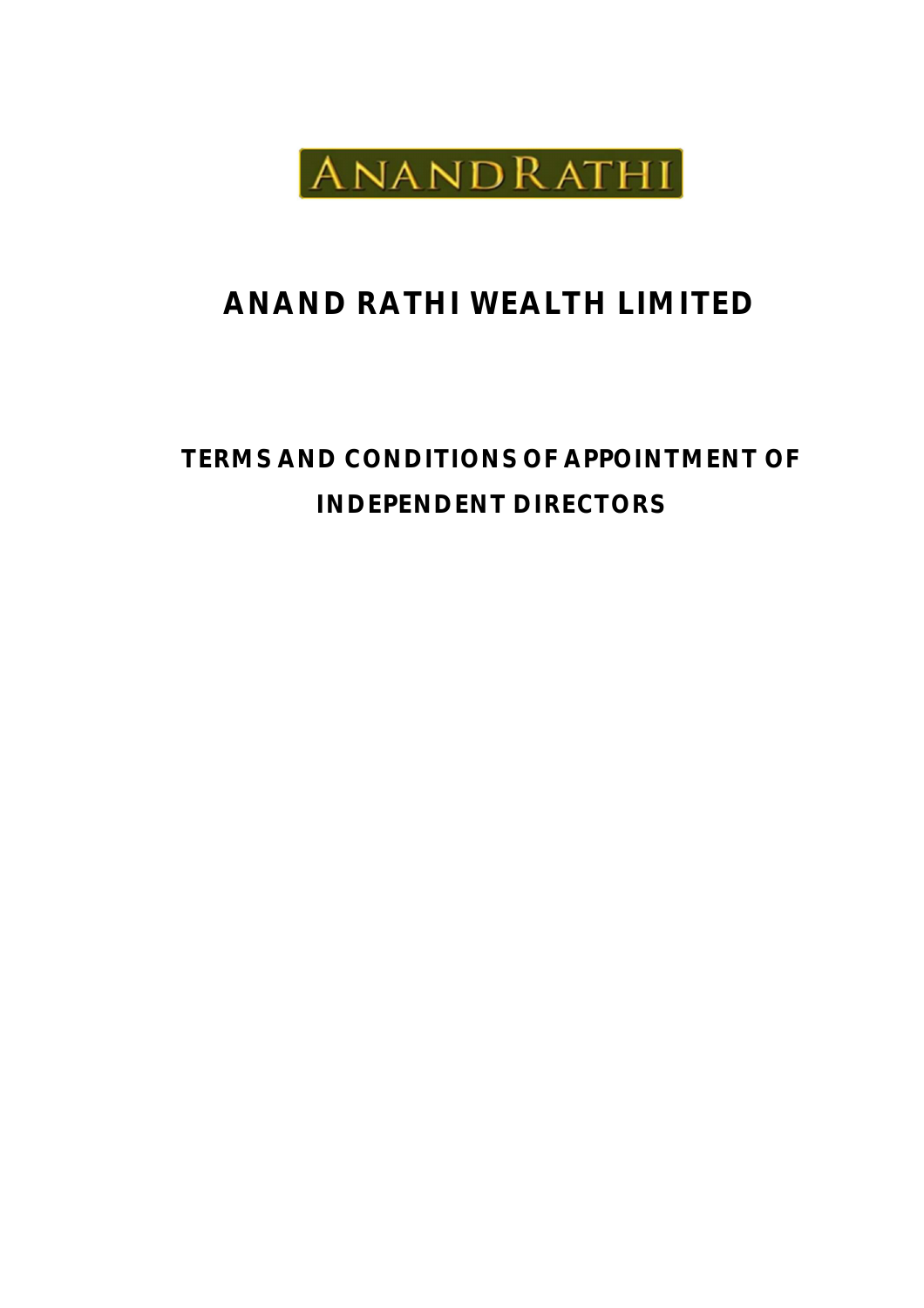#### **Terms of appointment of Independent Directors:**

| Sr. No. | <b>Name</b>             | DIN      |
|---------|-------------------------|----------|
|         | Mr. Mohan Tanksale      | 02971181 |
|         | Mr. Ramesh Chandak      | 00026581 |
|         | Mr. Kishal Gopal Somani | 00014648 |
|         | Mrs. Sudha Navandar     | 02804964 |

The Independent Directors on the Board of Directors of the company as of date are tabled below:

In accordance to requirements of Securities Exchange Board of India (Listing Obligations and Disclosure Requirement) Regulations, 2015 (SEBI, LODR) and subsequent amendments thereto, the terms and conditions of appointment of Company's Independent Directors are reproduced below:

### **1. TERMS OF APPOINTMENT:**

In accordance with the provisions of the Companies Act, 2013 and the Rules made there under read with Schedule IV to the Act and other applicable laws, as amended from time to time, you will be appointed as a Non-Executive Independent Director on the Board of Directors of the Company. Your appointment will be for a term of 5 years from the date of appointment, unless terminated earlier or extended, as per the provisions of this letter or applicable laws ("Term"). As an Independent Director you will not be liable to retire by rotation. Your appointment is also subject to the maximum permissible Directorships that one can hold as per the provisions of the Act and the SEBI (Listing Obligations and Disclosure Requirements) Regulation 2015 as applicable.

The term Independent Director should be construed as defined under the Companies Act, 2013 and the SEBI (Listing Obligations and Disclosure Requirements) Regulation 2015.

### 2. **BOARD COMMITTEE**:

The Board may invite you to be appointed for one or more Board Committees as required under applicable laws or any such other committee that may be set up in the future. Your appointment on such Committee(s) will be subject to the relevant regulations/law as may be applicable to the Company.

### **3. TIME COMMITMENT:**

As a Non-Executive Director, you are expected to bring objectivity and independence of view to the Board's discussions and to help provide the Board with effective leadership in relation to the Company's strategy, performance, and risk management as well as ensuring high standards of financial probity and corporate governance. The Board meets at least four times in a year. By accepting this appointment, you confirm that you can allocate sufficient time to meet the expectations from your role to the satisfaction of the Board and other committees thereto.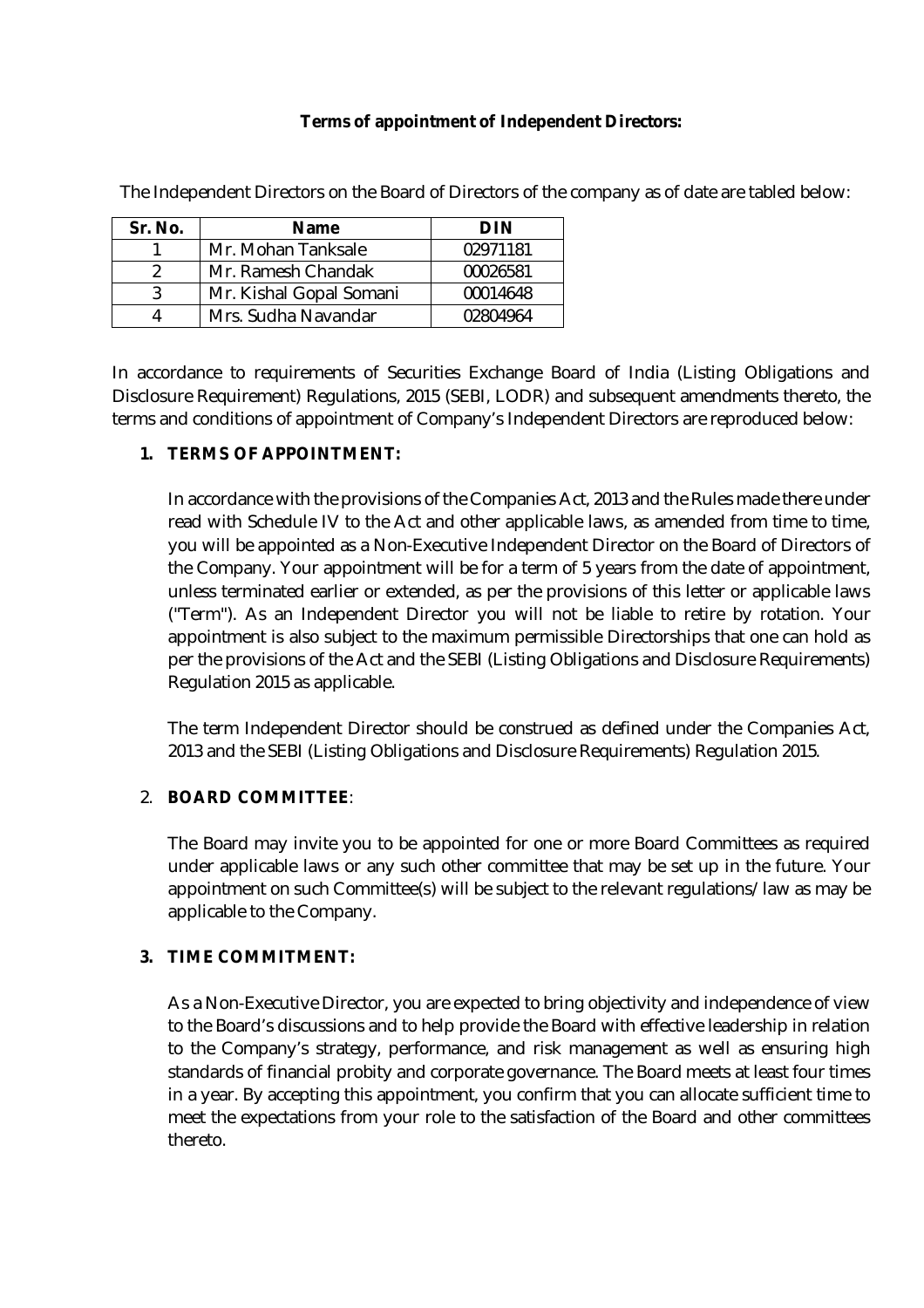#### **4. PROFESSIONAL CONDUCT:**

As an Independent Director, you shall:

- a) uphold ethical standards of integrity and probity.
- b) act objectively and constructively while exercising your duties.
- c) exercise your responsibilities in a bona fide manner in the interest of the Company.
- d) devote sufficient time and attention to your professional obligations for informed and balanced decision-making.
- e) not allow any extraneous considerations that may vitiate your exercise of objective independent judgment in the paramount interest of the Company as a whole, while concurring in or dissenting from the collective judgment of the Board in its decision making
- f) not abuse your position to the detriment of the Company or its shareholders or for the purpose of gaining direct or indirect personal advantage or advantage for any associated person.
- g) refrain from any action that could lead to a loss of your independence.

h) ensure that if circumstances arise under which you may lose your independence, you will immediately inform the Board accordingly.

i) assist the Company in implementing the best corporate governance practices.

### **5. ROLES, RESPONSIBILITIES AND DUTIES:**

Your roles, Responsibilities and duties will be those normally required of a Non-Executive Independent Director under the Companies Act, 2013 and the Rules made there under read with Schedule IV to the Act, as amended from time to time and other applicable laws, as amended from time to time.

As an Independent Director of the Company, we look forward to deriving the benefit of your vast experience on business matters and in advising the Company as mentioned in Section 166 of the Act.

### **6. FEES/COMMISSION/REIMBURSEMENT OF EXPENSES:**

As an Independent Director, you shall be paid sitting fees for attending meetings of the Board and/or Committee to which you may be nominated as a member. The Sitting Fee payable for attending the Board and/or its Committee meeting, will be decided by the Board from time to time in accordance with the Act and the Listing Regulations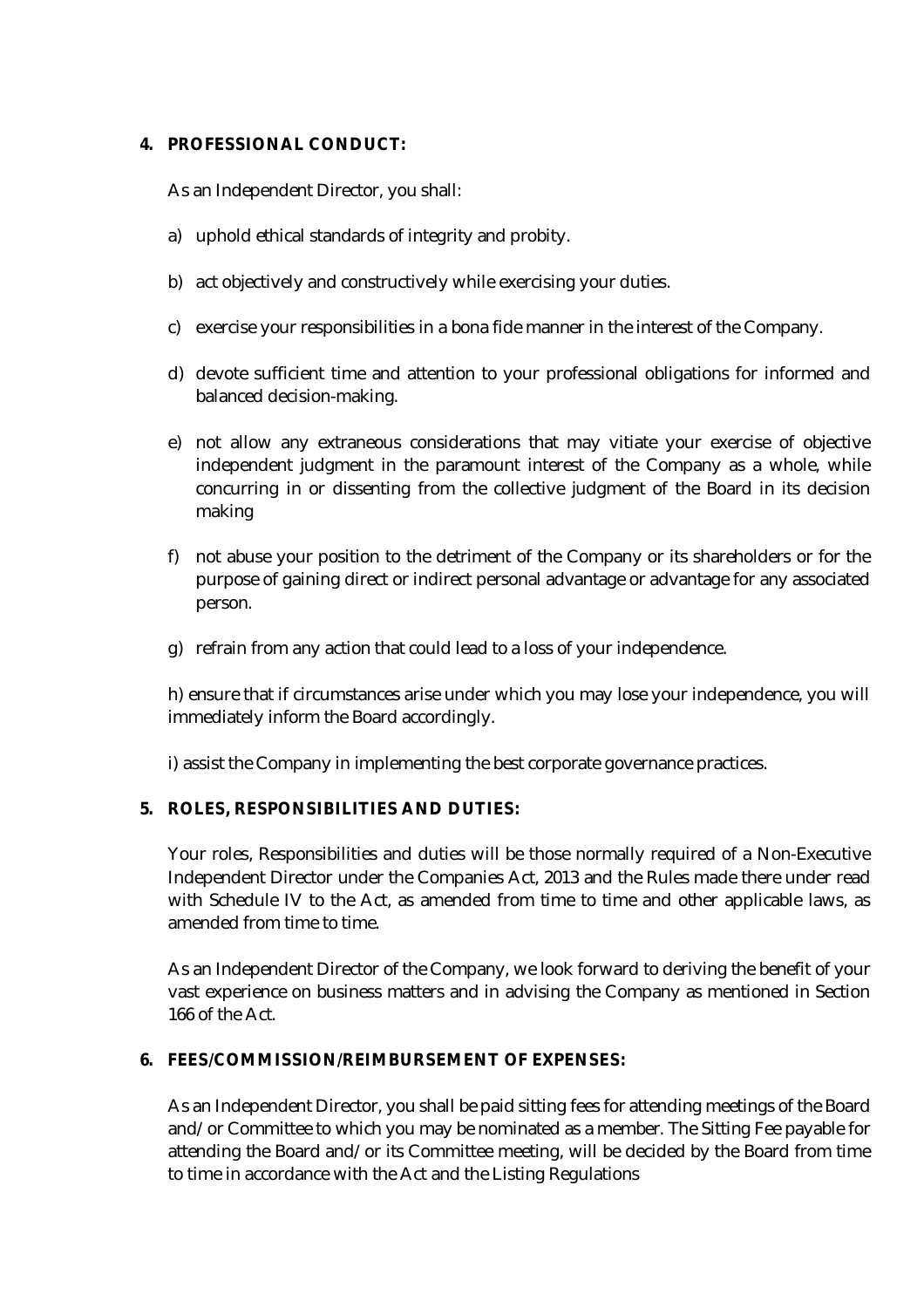The Company shall pay or reimburse reasonable expenditure that you may have incurred while performing your role as an Independent Director of the Company.

### 7. **CONFLICT OF INTEREST/ DISCLOSURE OF INTEREST:**

The Company acknowledges that being an Independent Director on the Board of the Company you may have business interest other than that of the Company. As a condition of your appointment commencing from \_\_\_\_\_\_\_\_\_, you shall be required to disclosure your other directorship, Committee Membership in other companies, appointments/cessations, interest, etc. to the Board in writing in the prescribed format annually and also keep the Board informed about changes, if any, from time to time. The Company Secretary of the Company shall assist you for this purpose.

As an Independent Director, you shall be liable to disclose your interest in any contracts or arrangements with any company, firm, association or individual where you are interested as a Director or a relative or partner or in any other capacity. Such disclosure is necessary to ensure that the Company complies with applicable provisions of the Act and Listing Regulations.

### **8. CONFIDENTIALITY:**

In your role as an Independent Director you will be in possession of confidential information about the Company, its subsidiary and any other group company. You may kindly use that information in the proper performance of your duties only or as required by law.

Your attention is drawn to the applicability of Securities and Exchange Board of India (Prohibition of Insider Trading) Regulations, 2015, as amended from time to time, prohibiting disclosure or use of unpublished price sensitive information relating to or involving the Company. Consequently you should avoid making any statement or carry out any activity that might risk a breach of these requirements.

You must apply the highest standards of confidentiality and not disclose to any person or company during the course of the appointment, unless such disclosure is expressly approved by the Board or required by law.

## **9. PERFORMANCE EVALUATION:**

As required by the Act and the Listing Regulations, your performance will be evaluated as per the Criterion and policy approved by the Board on an annual basis.

## **10. TERMINATION/CESSATION :**

Your directorship on the Board of the Company shall terminate or cease in accordance with law. Apart from the grounds of termination as specified in the Act, your directorship may be terminated for violation of any provisions of the Codes/Policies as applicable to Non-Executive Independent Directors in the Company.